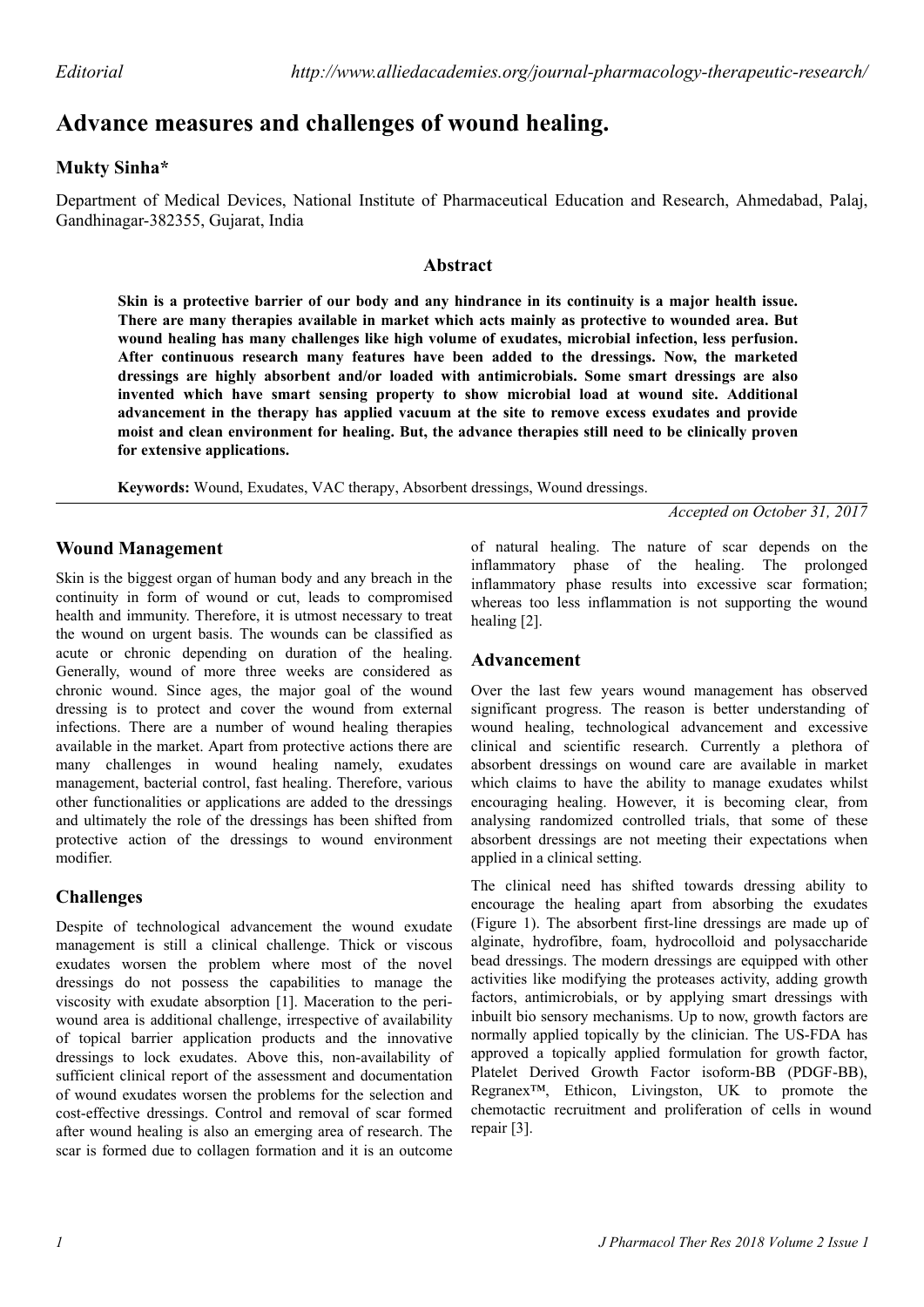

*Figure 1: Schematic representation of advancements in wound management*.

Silver dressings are most popular as antimicrobial dressings [4]. It is now in demand to investigate and research new and effective antimicrobial agents for infected wounds to reduce infection, subsequently reduce the level of wound exudates [5]. Chitosan and honey are under intensive research under the category. Chitosan has shown good compliance with tissues and fastened the healing [6]. Many chitosan based dressings are marketed. Honey is applied in pourable form or via a honey-saturated substrate. Despite of natural origin, it is cumbersome to apply, the viscosity of honey increases with rise temperature, cannot be applied to large wounds of diabetic patients and 'drawing' sensation has observed in some patients [7].

The next generation sensory smart wound dressings are developed with the ability to detect and report pathogenic bacteria colonization. The dressings are also capable of sensing the wound infection (Figure 1). The infection is one of the reasons for biofilm formation which eventually stimulate inflammation, increases vascular permeability and at last production of wound exudate and ultimately makes wound difficult to treat [8]. The smart dressing is made up of stabilised lipid vesicles containing a quenched carboxyfluorescein dye. The lipid vesicles are sensitive to bacterial toxins produced by pathogenic microorganisms *Pseudomonas aeruginosa* and *Staphylococcus aureus.* After coming in contact with the toxins the vesicle breaks, subsequently releases the dye and indicates pathogenic colonisation. The lipid vesicles could also be attached with a

same technique. The unique process of sensing is specifically termed as 'quorum sensing' [10]. Recent advancements of wound management have added negative pressure wound therapy (NPWT) or vacuum added closure (VAC) therapy. It has supported the clinicians to treat

suitable antimicrobial agent and the release of the agent can be controlled by the vesicle sensitivity [9]. Molecular imprinted polymer can also be designed and applied for the interaction with the specific chemicals produced by *P. aeruginosa*. The biofilm can also be quantified using the

acute and chronic wounds and are in demand to manage complex and chronic wounds [11]. The therapy provides closed, moist- environment, facilitates wound closure by promoting granulation and perfusion, decreases edema, and removes infectious materials [12]. There are numerous other benefits of NPWT, like reduction of wound volume and suitable for healing in all type of wounds [11,12]. The technique is very useful during the preparation of the wound bed for skin grafting. However, it is difficult to remove thick exudate through the foam and dressing removal is painful in the therapy. Additionally, instillation of solution over wound bed is not possible. Therefore, next-generation pressure therapy devices have been developed to add the feature for fluid instillation (NPWT and instillation, NPWTi) in tandem for the wounds where automated delivery of solutions is advantageous. NPWTi has shown positive results in wounds at compromised places [13,14]. It has also proved to be effective